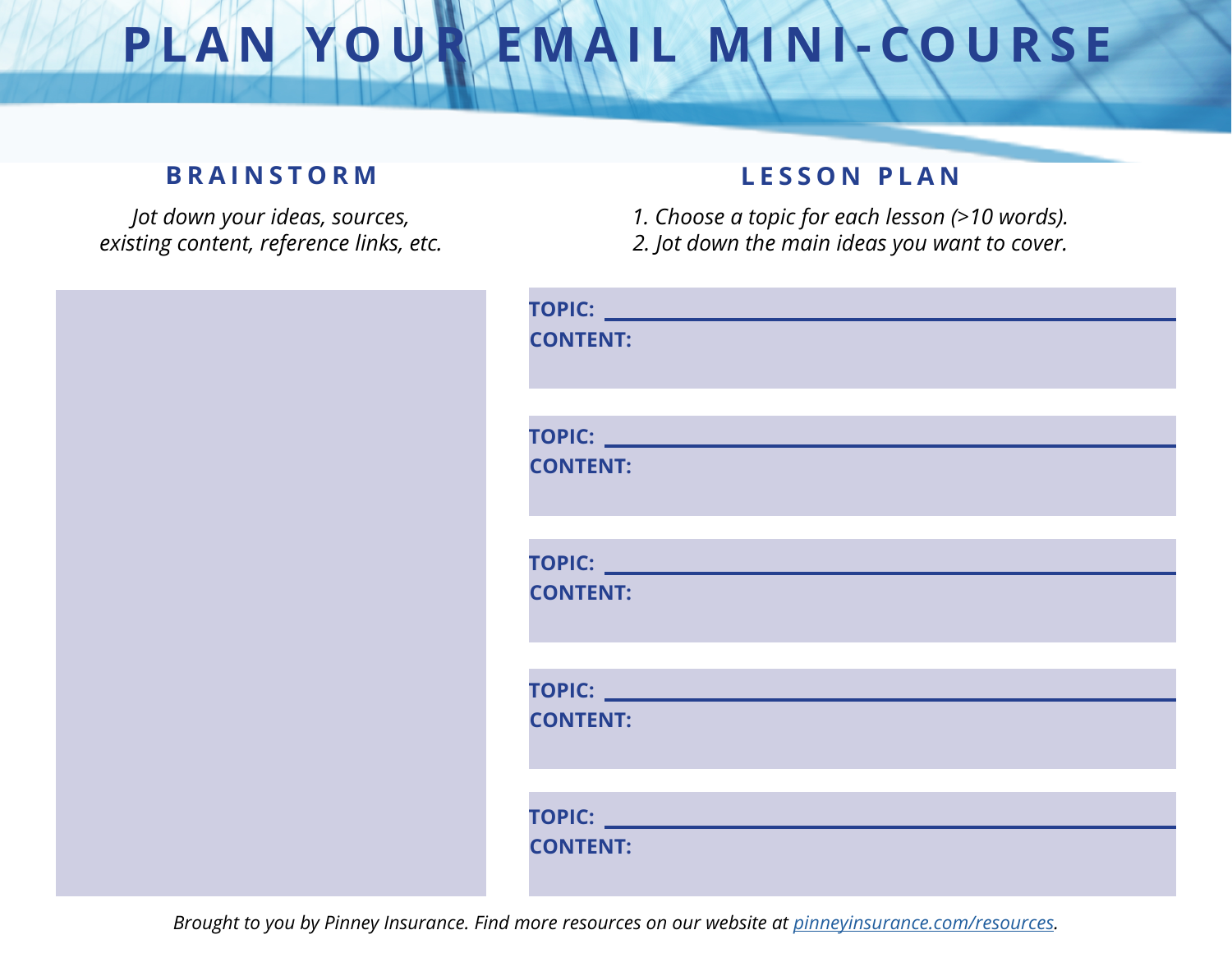| <b>EMAIL 1</b>         |                              |
|------------------------|------------------------------|
|                        | <b>SEGMENTS TO INCLUDE:</b>  |
|                        | $\Box$ What You'll Learn     |
| <b>CONTENT:</b>        | $\Box$ Summary               |
|                        | Homework / Next Steps        |
|                        | $\Box$ Reference / Resources |
|                        | $\Box$ Graphics              |
|                        |                              |
|                        | <b>NOTES:</b>                |
|                        |                              |
|                        |                              |
|                        |                              |
|                        | <b>TO-DO:</b>                |
|                        |                              |
|                        |                              |
|                        |                              |
| <b>CALL TO ACTION:</b> |                              |
|                        |                              |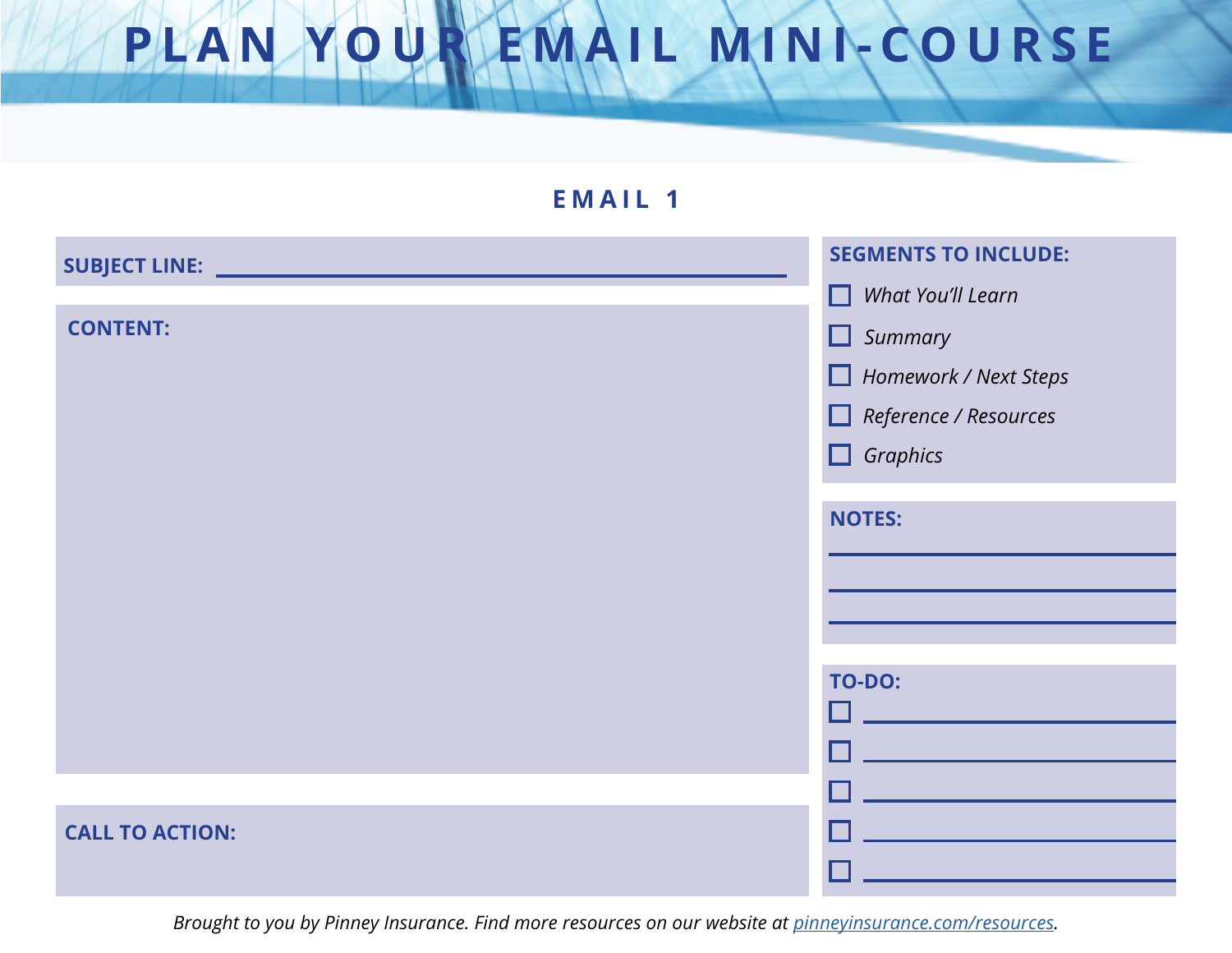| <b>EMAIL 2</b>               |                              |
|------------------------------|------------------------------|
| SUBJECT LINE: ______________ | <b>SEGMENTS TO INCLUDE:</b>  |
|                              | $\Box$ What You'll Learn     |
| <b>CONTENT:</b>              | $\Box$ Summary               |
|                              | Homework / Next Steps        |
|                              | $\Box$ Reference / Resources |
|                              | $\Box$ Graphics              |
|                              |                              |
|                              | <b>NOTES:</b>                |
|                              |                              |
|                              |                              |
|                              |                              |
|                              | <b>TO-DO:</b>                |
|                              |                              |
|                              |                              |
|                              |                              |
| <b>CALL TO ACTION:</b>       |                              |
|                              |                              |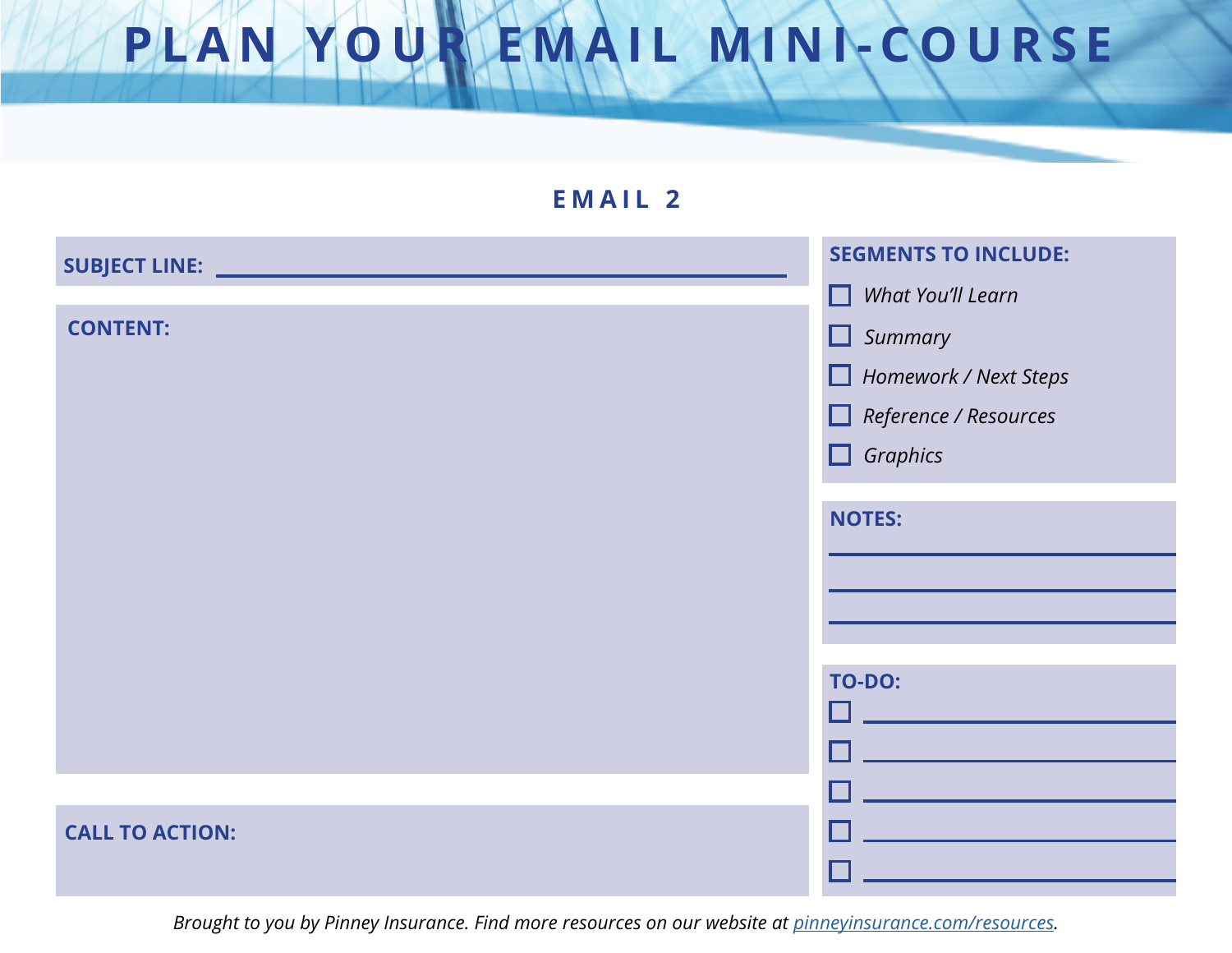| <b>EMAIL 3</b>         |                              |  |
|------------------------|------------------------------|--|
| SUBJECT LINE: ____     | <b>SEGMENTS TO INCLUDE:</b>  |  |
|                        | $\Box$ What You'll Learn     |  |
| <b>CONTENT:</b>        | $\Box$ Summary               |  |
|                        | Homework / Next Steps        |  |
|                        | $\Box$ Reference / Resources |  |
|                        | $\Box$ Graphics              |  |
|                        |                              |  |
|                        | <b>NOTES:</b>                |  |
|                        |                              |  |
|                        |                              |  |
|                        |                              |  |
|                        | <b>TO-DO:</b>                |  |
|                        |                              |  |
|                        |                              |  |
| <b>CALL TO ACTION:</b> |                              |  |
|                        |                              |  |
|                        |                              |  |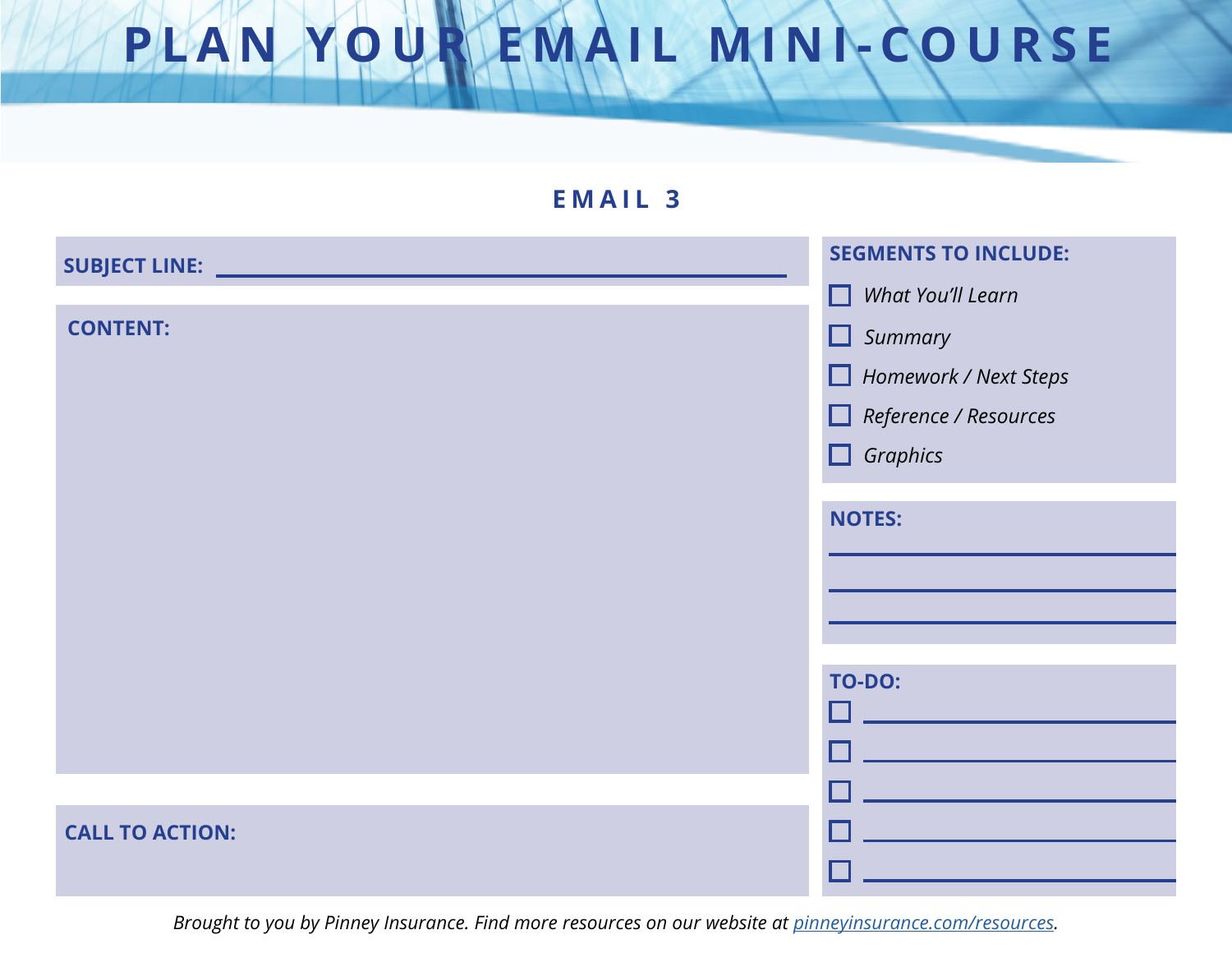| EMAIL 4                |                              |  |
|------------------------|------------------------------|--|
| SUBJECT LINE: ________ | <b>SEGMENTS TO INCLUDE:</b>  |  |
|                        | $\Box$ What You'll Learn     |  |
| <b>CONTENT:</b>        | $\Box$ Summary               |  |
|                        | Homework / Next Steps        |  |
|                        | $\Box$ Reference / Resources |  |
|                        | $\Box$ Graphics              |  |
|                        |                              |  |
|                        | <b>NOTES:</b>                |  |
|                        |                              |  |
|                        |                              |  |
|                        |                              |  |
|                        | <b>TO-DO:</b>                |  |
|                        |                              |  |
|                        |                              |  |
|                        |                              |  |
| <b>CALL TO ACTION:</b> |                              |  |
|                        |                              |  |